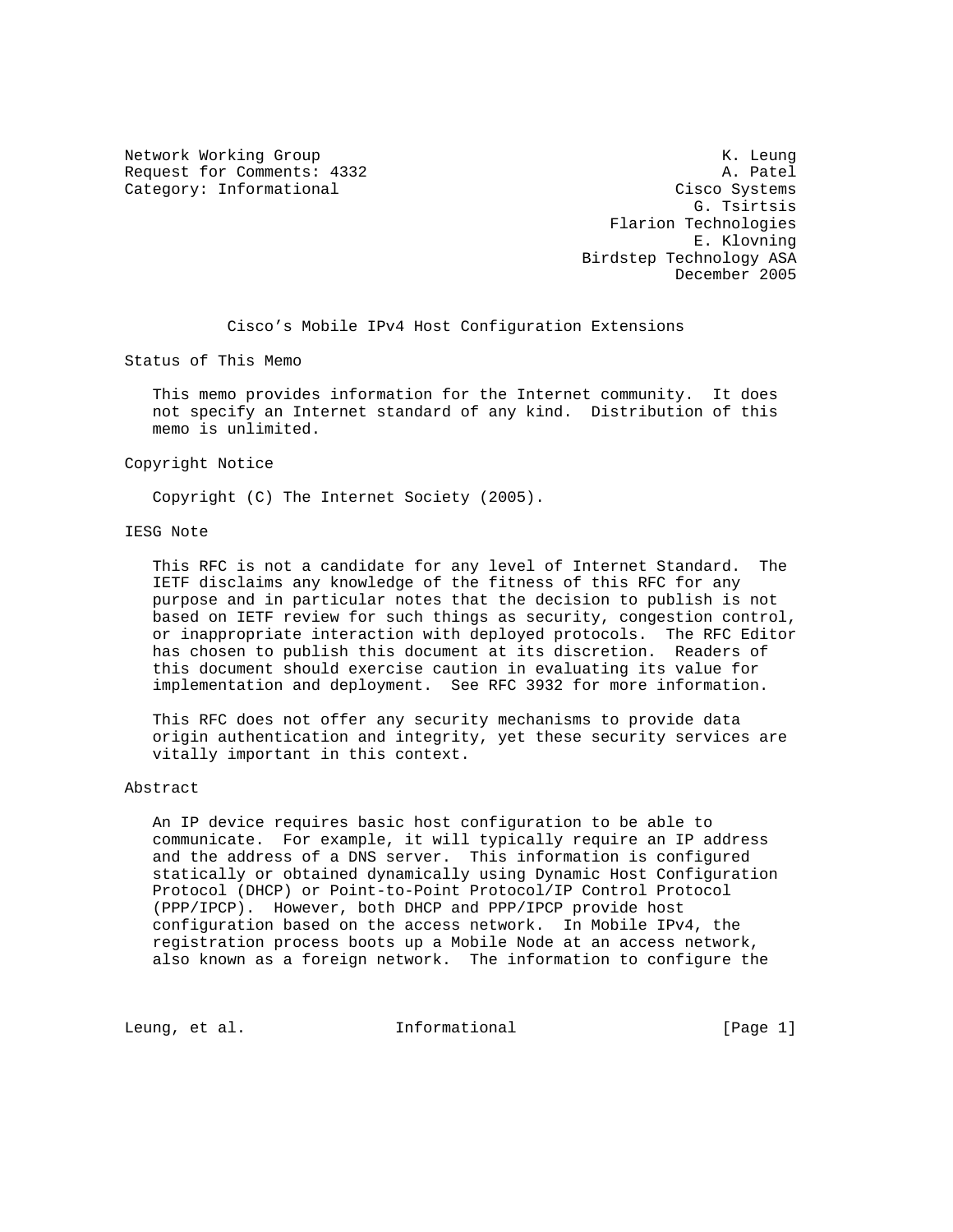host needs to be based on the home network. This document describes the Cisco vendor-specific extensions to Mobile IPv4 to provide the base host configuration in Registration Request and Reply messages.

## Table of Contents

|  | 2. Host Configuration Extensions Summary 3  |
|--|---------------------------------------------|
|  |                                             |
|  | 3.1. Host Configuration Request Extension 5 |
|  | 3.2. Home Network Length Prefix Extension 5 |
|  |                                             |
|  |                                             |
|  |                                             |
|  |                                             |
|  |                                             |
|  |                                             |
|  |                                             |
|  |                                             |
|  |                                             |

#### 1. Introduction

 An IPv4 device requires some basic configuration to communicate with other nodes. Typically, it has an IP address for an interface and DNS server's IP address to resolve the peer's hostname to an IP address. DHCP [RFC2131] and PPP/IPCP [RFC1332] provide host configuration information on the access network interface, but this is inadequate in a Mobile IPv4 environment. In Mobile IPv4 [RFC3344], a Mobile Node has a virtual network interface on the home network, anchored by the Home Agent. The IP address, home subnet prefix, default gateway, and home network's DNS servers are essential in the boot up of a network interface. In some cases, these are the only pieces of information needed by the Mobile Node.

 The Mobile IPv4 registration process provides the mechanism for a Mobile Node to boot up on a foreign network. Upon the successful registration, the Mobile Node can communicate with the Correspondent Node. The need to provide an efficient method to obtain the host configuration exists. If the Mobile Node is a DHCP client, it can obtain configuration parameters from the DHCP server in the home network after the initial registration.

 This document introduces the Cisco vendor-specific extensions (VSEs) [RFC3115] to provide the means for a Mobile Node to download some fundamental configuration associated with the home network via the

Leung, et al. **Informational** [Page 2]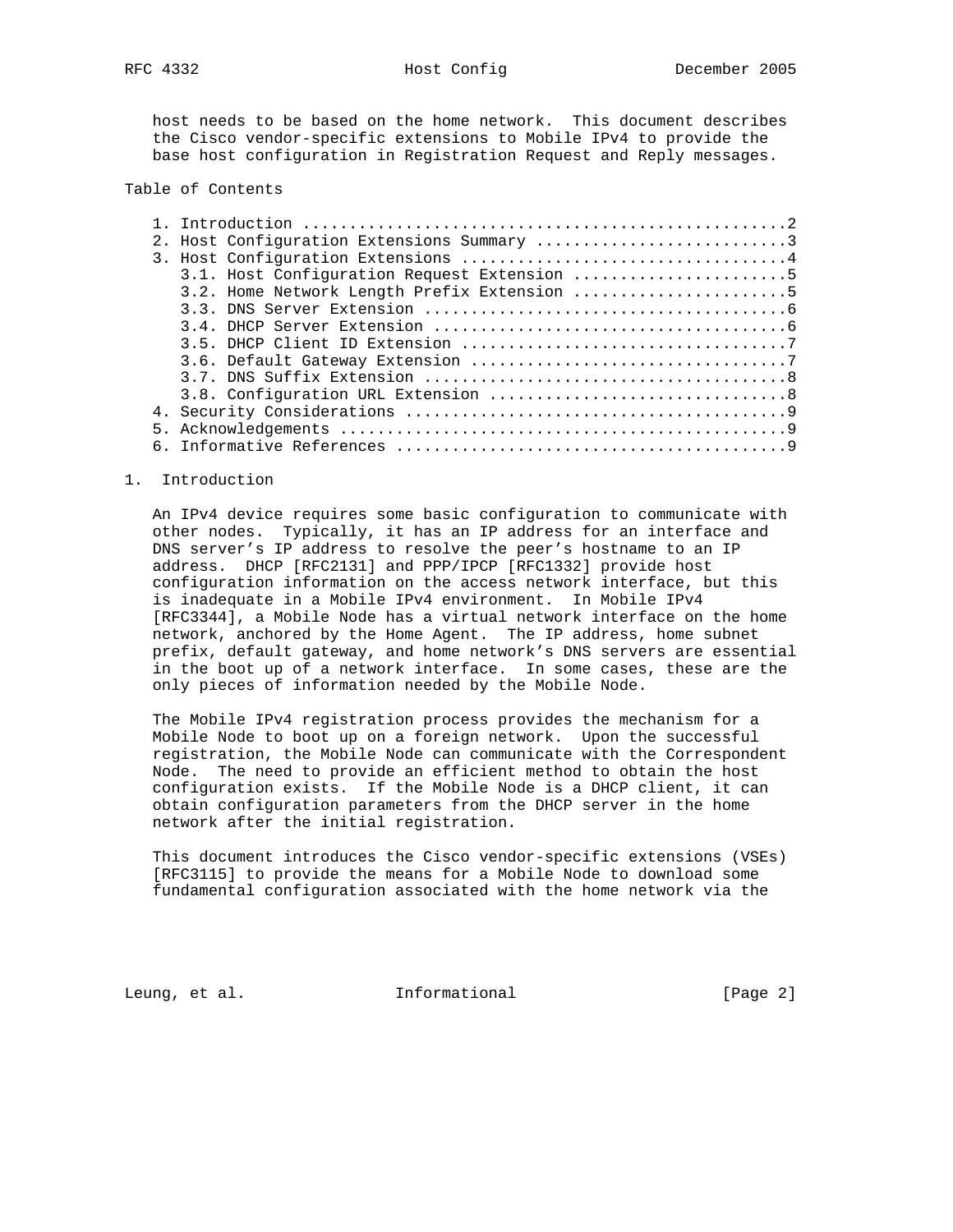Home Agent. These extensions provide information for home subnet prefix, DNS server, DHCP server, DHCP client identifier, default gateway, DNS suffix, and configuration URL.

2. Host Configuration Extensions Summary

 The following Cisco vendor-specific extensions provide the host configuration for a Mobile Node. The "Host Configuration Request" extension is allowed only in the Registration Request. The rest of the extensions are appended in the Registration Reply.

- o Host Configuration Request
	- \* Request for host configuration information from the Mobile Node to the Home Agent.
- o Home Network Prefix Length
	- \* The length of the subnet prefix on the home network.
- o Default Gateway
	- \* The default gateway's IP address on the home network.
- o DNS Server
	- \* The DNS server's IP address in the home network.
- o DNS Suffix
	- \* The DNS suffix for hostname resolution in the home network.
- o DHCP Client ID
	- \* The DHCP Client ID used to obtain the IP address. When the Mobile Node returns home and is responsible for managing its own address, this information maps to the client identifier option as defined in section 9.14 of [RFC2132] and referenced in [RFC2131].
- o DHCP Server
	- \* The DHCP server's IP address in the home network.
- o Configuration URL
	- \* The URL for the Mobile Node to download configuration parameters from a server.

Leung, et al. **Informational** [Page 3]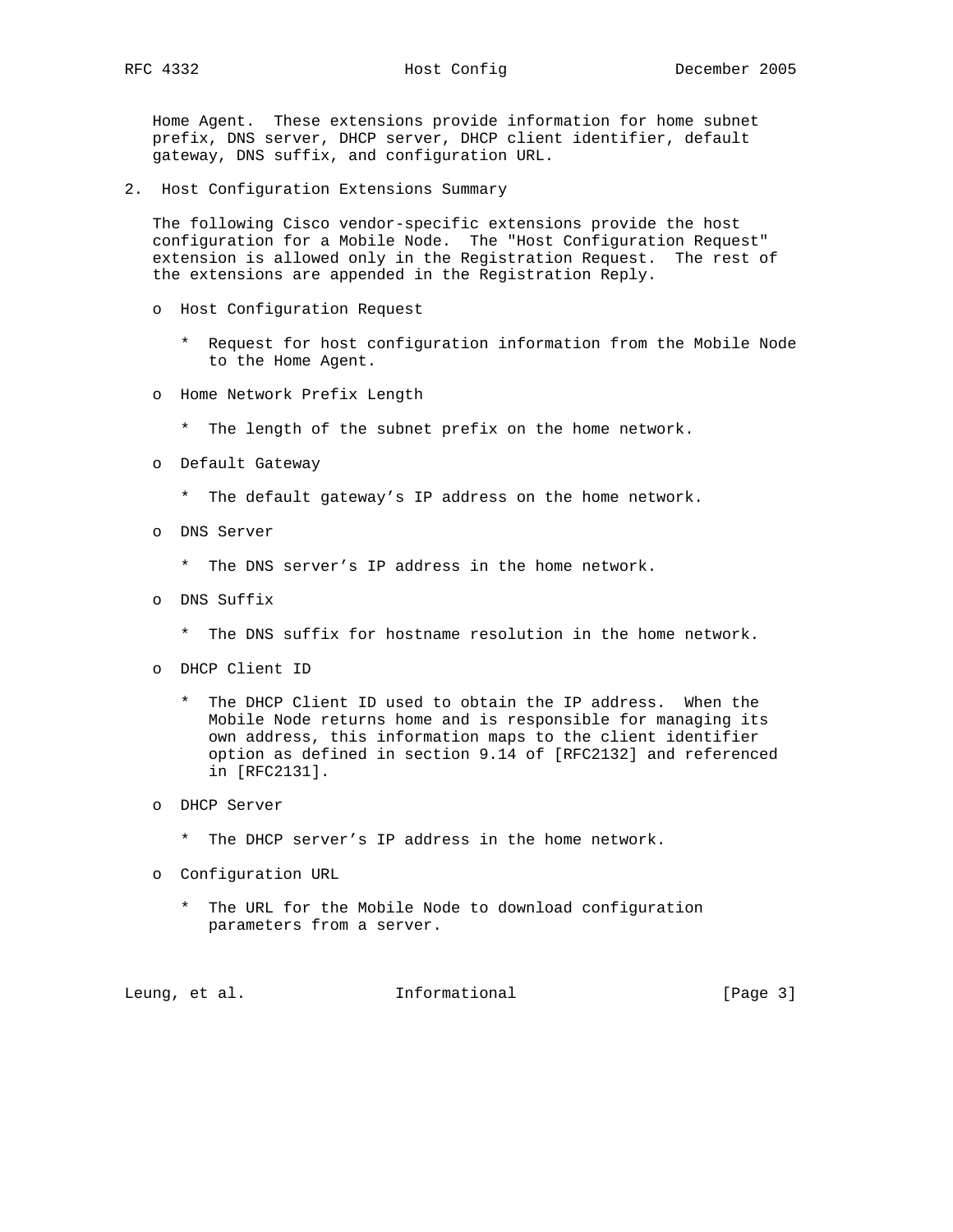When the Mobile Node needs to obtain its host configuration, the Host Configuration Request VSE is appended to the Registration Request. This VSE indicates to the Home Agent that either all or selected host configuration VSEs need to be appended to the Registration Reply. If the Home Agent retrieved the information from a DHCP server (in Proxy DHCP mode), then the DHCP Client ID and DHCP Server extensions are appended in the Registration Reply. These DHCP-related extensions are populated with values that had been used in the DHCP messages exchanged between the Home Agent and the DHCP server.

 The VSEs are authenticated as part of the registration message using any of the authentication mechanism defined for Mobile IP ([RFC3344], [RFC3012]).

 This message MAY contain extensions defined in Mobile IP, including vendor-specific extensions [RFC3115].

 Cisco's host configuration extensions to Mobile IPv4 are based on the vendor-specific extensions defined in [RFC3115]. The format of the VSE TLV (Type-Length-Value) is as follows:

 $0$  1 2 3 0 1 2 3 4 5 6 7 8 9 0 1 2 3 4 5 6 7 8 9 0 1 2 3 4 5 6 7 8 9 0 1 +-+-+-+-+-+-+-+-+-+-+-+-+-+-+-+-+-+-+-+-+-+-+-+-+-+-+-+-+-+-+-+-+ Type | Length | Reserved +-+-+-+-+-+-+-+-+-+-+-+-+-+-+-+-+-+-+-+-+-+-+-+-+-+-+-+-+-+-+-+-+ | Vendor/Org-ID | +-+-+-+-+-+-+-+-+-+-+-+-+-+-+-+-+-+-+-+-+-+-+-+-+-+-+-+-+-+-+-+-+ | Vendor-NVSE-Type | Vendor-NVSE-Value ... +-+-+-+-+-+-+-+-+-+-+-+-+-+-+-+-+-+-+-+-+-+-+-+-+-+-+-+-+-+-+-+-+

Type: 134

Length:

 Indicates the length (in bytes) of the data field within this extension, excluding the Type and Length fields.

Reserved:

 Reserved for future use. To be set to 0 while sending, ignored on reception.

Vendor/Org-ID:

9 (Cisco Systems)

Leung, et al. 1nformational 1999 [Page 4]

<sup>3.</sup> Host Configuration Extensions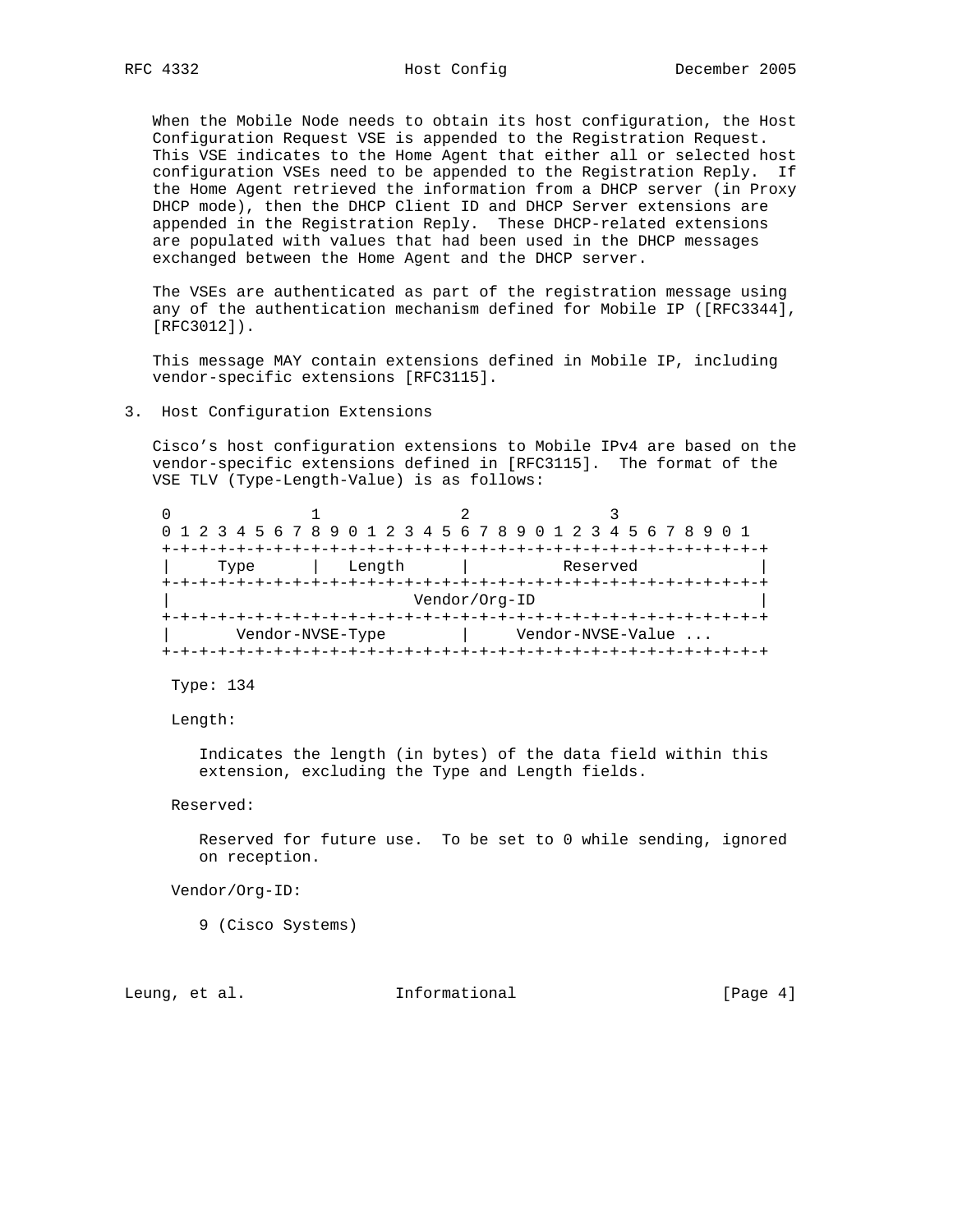Vendor-NVSE-Type:

14 (Host Configuration)

Vendor-NVSE-Value:

 Format is shown below for each subtype. The Sub-Type field is an integer from 0 to 255.

3.1. Host Configuration Request Extension

 This format of the Host Configuration Request extension is shown below.

 $0$  1 2 3 0 1 2 3 4 5 6 7 8 9 0 1 2 3 4 5 6 7 8 9 0 1 2 3 4 5 6 7 8 9 0 1 +-+-+-+-+-+-+-+-+-+-+-+-+-+-+-+-+-+-+-+-+-+-+-+-+-+-+-+-+-+-+-+-+ | Sub-Type | Selector | +-+-+-+-+-+-+-+-+-+-+-+-+-+-+-+-+-+-+-+-+-+-+-+-+-+-+-+-+-+-+-+-+

Sub-Type:

0

Selector:

 0 indicates all host configuration available to the Home Agent (HA) is requested by the Mobile Node.

3.2. Home Network Length Prefix Extension

 This format of the Home Network Prefix Length extension is shown below.

 $0$  1 2 3 0 1 2 3 4 5 6 7 8 9 0 1 2 3 4 5 6 7 8 9 0 1 2 3 4 5 6 7 8 9 0 1 +-+-+-+-+-+-+-+-+-+-+-+-+-+-+-+-+-+-+-+-+-+-+-+-+-+-+-+-+-+-+-+-+ | Sub-Type | Prefix Length | +-+-+-+-+-+-+-+-+-+-+-+-+-+-+-+-+-+-+-+-+-+-+-+-+-+-+-+-+-+-+-+-+

Sub-Type:

1

Prefix Length:

The number of bits in the home subnet prefix.

Leung, et al. 1nformational 1999 [Page 5]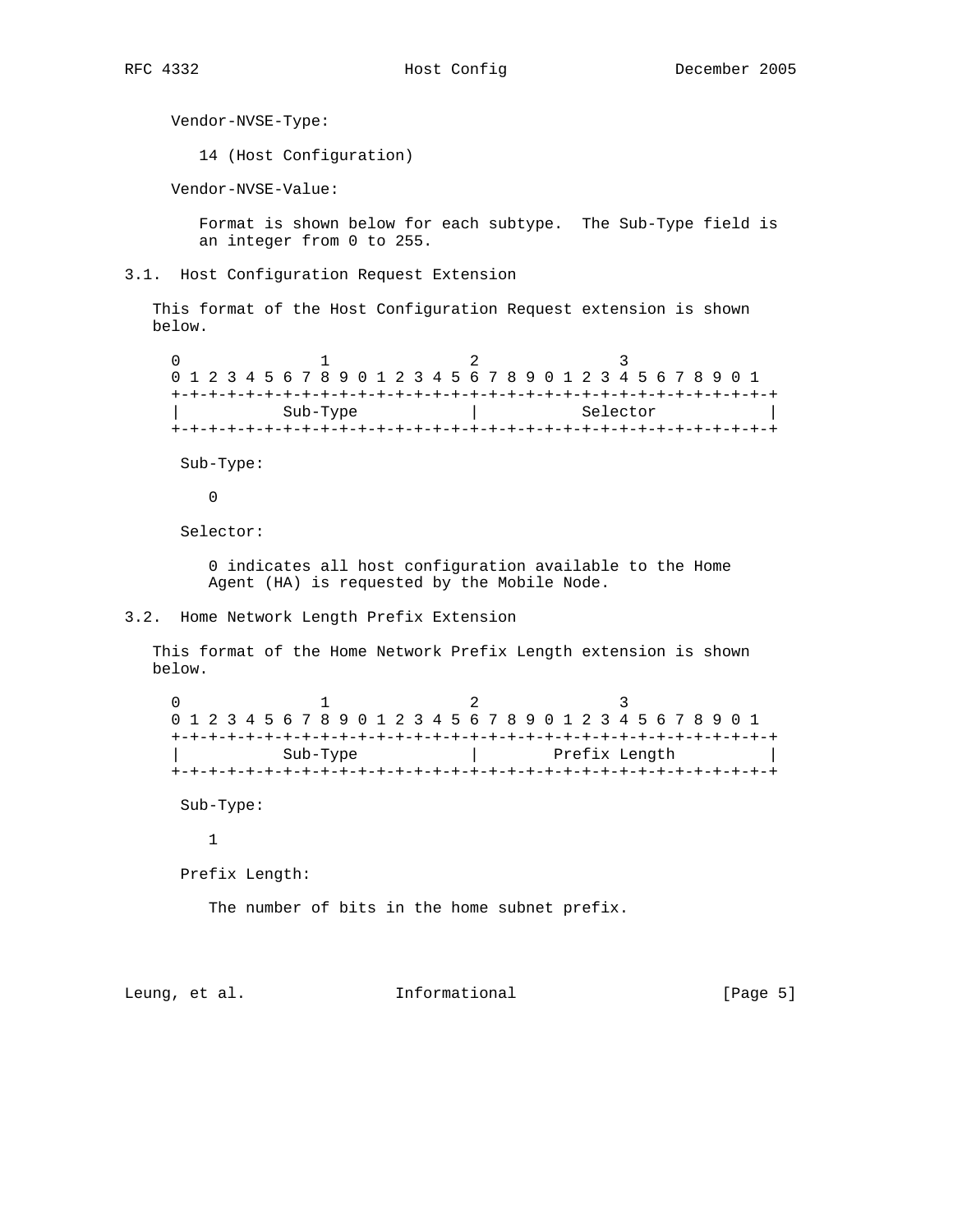# 3.3. DNS Server Extension

This format of the DNS Server extension is shown below.

 $0$  1 2 3 0 1 2 3 4 5 6 7 8 9 0 1 2 3 4 5 6 7 8 9 0 1 2 3 4 5 6 7 8 9 0 1 +-+-+-+-+-+-+-+-+-+-+-+-+-+-+-+-+-+-+-+-+-+-+-+-+-+-+-+-+-+-+-+-+ | Sub-Type | Primary DNS Server +-+-+-+-+-+-+-+-+-+-+-+-+-+-+-+-+-+-+-+-+-+-+-+-+-+-+-+-+-+-+-+-+ | Secondary DNS Server +-+-+-+-+-+-+-+-+-+-+-+-+-+-+-+-+-+-+-+-+-+-+-+-+-+-+-+-+-+-+-+-+ . . . | +-+-+-+-+-+-+-+-+-+-+-+-+-+-+-+-+ Sub-Type: 2 Primary DNS Server: The IP address of the primary DNS server. Secondary DNS Server: The IP address of the secondary DNS server. 3.4. DHCP Server Extension This format of the DHCP Server extension is shown below.  $0$  1 2 3 0 1 2 3 4 5 6 7 8 9 0 1 2 3 4 5 6 7 8 9 0 1 2 3 4 5 6 7 8 9 0 1 +-+-+-+-+-+-+-+-+-+-+-+-+-+-+-+-+-+-+-+-+-+-+-+-+-+-+-+-+-+-+-+-+ | Sub-Type | DHCP Server +-+-+-+-+-+-+-+-+-+-+-+-+-+-+-+-+-+-+-+-+-+-+-+-+-+-+-+-+-+-+-+-+ . . . | +-+-+-+-+-+-+-+-+-+-+-+-+-+-+-+-+ Sub-Type: 3 DHCP Server: The IP address of the DHCP server.

Leung, et al. 10 Informational 10 [Page 6]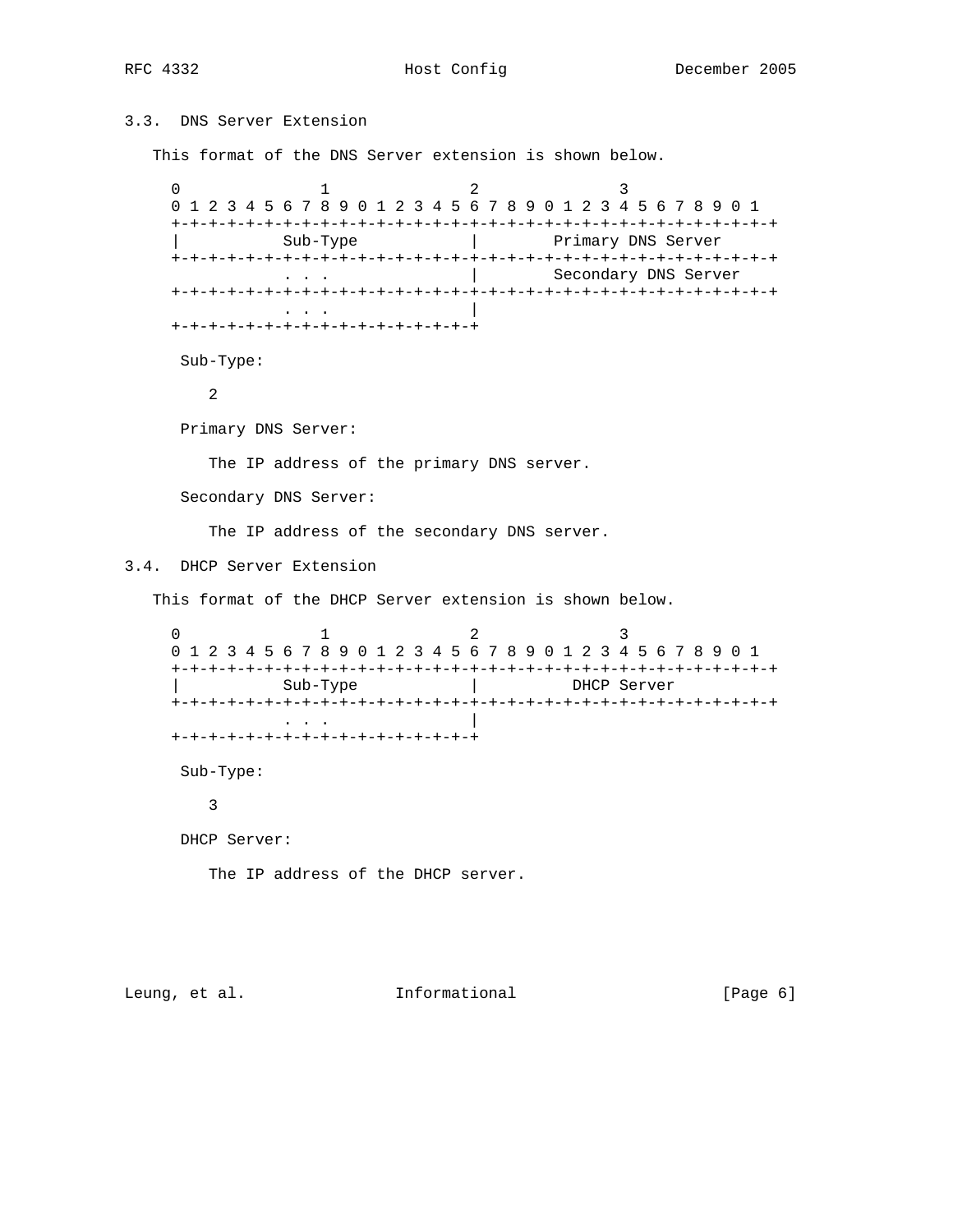# 3.5. DHCP Client ID Extension

This format of the DHCP Client ID extension is shown below.

 $0$  1 2 3 0 1 2 3 4 5 6 7 8 9 0 1 2 3 4 5 6 7 8 9 0 1 2 3 4 5 6 7 8 9 0 1 +-+-+-+-+-+-+-+-+-+-+-+-+-+-+-+-+-+-+-+-+-+-+-+-+-+-+-+-+-+-+-+-+ | Sub-Type | Client ID . . . +-+-+-+-+-+-+-+-+-+-+-+-+-+-+-+-+-+-+-+-+-+-+-+-+-+-+-+-+-+-+-+-+

Sub-Type:

4

Client ID:

 DHCP servers use this value to index their database of address bindings. This value is expected to be unique for all clients in an administrative domain. The size of field is between 2 and 255 octets.

#### 3.6. Default Gateway Extension

This format of the Default Gateway extension is shown below.

 $0$  1 2 3 0 1 2 3 4 5 6 7 8 9 0 1 2 3 4 5 6 7 8 9 0 1 2 3 4 5 6 7 8 9 0 1 +-+-+-+-+-+-+-+-+-+-+-+-+-+-+-+-+-+-+-+-+-+-+-+-+-+-+-+-+-+-+-+-+ | Sub-Type | Default Gateway +-+-+-+-+-+-+-+-+-+-+-+-+-+-+-+-+-+-+-+-+-+-+-+-+-+-+-+-+-+-+-+-+ . . . | +-+-+-+-+-+-+-+-+-+-+-+-+-+-+-+-+

Sub-Type:

5

Default Gateway:

 The IP address of the default gateway for the Mobile Node on the home network.

Leung, et al. 1nformational 1999 [Page 7]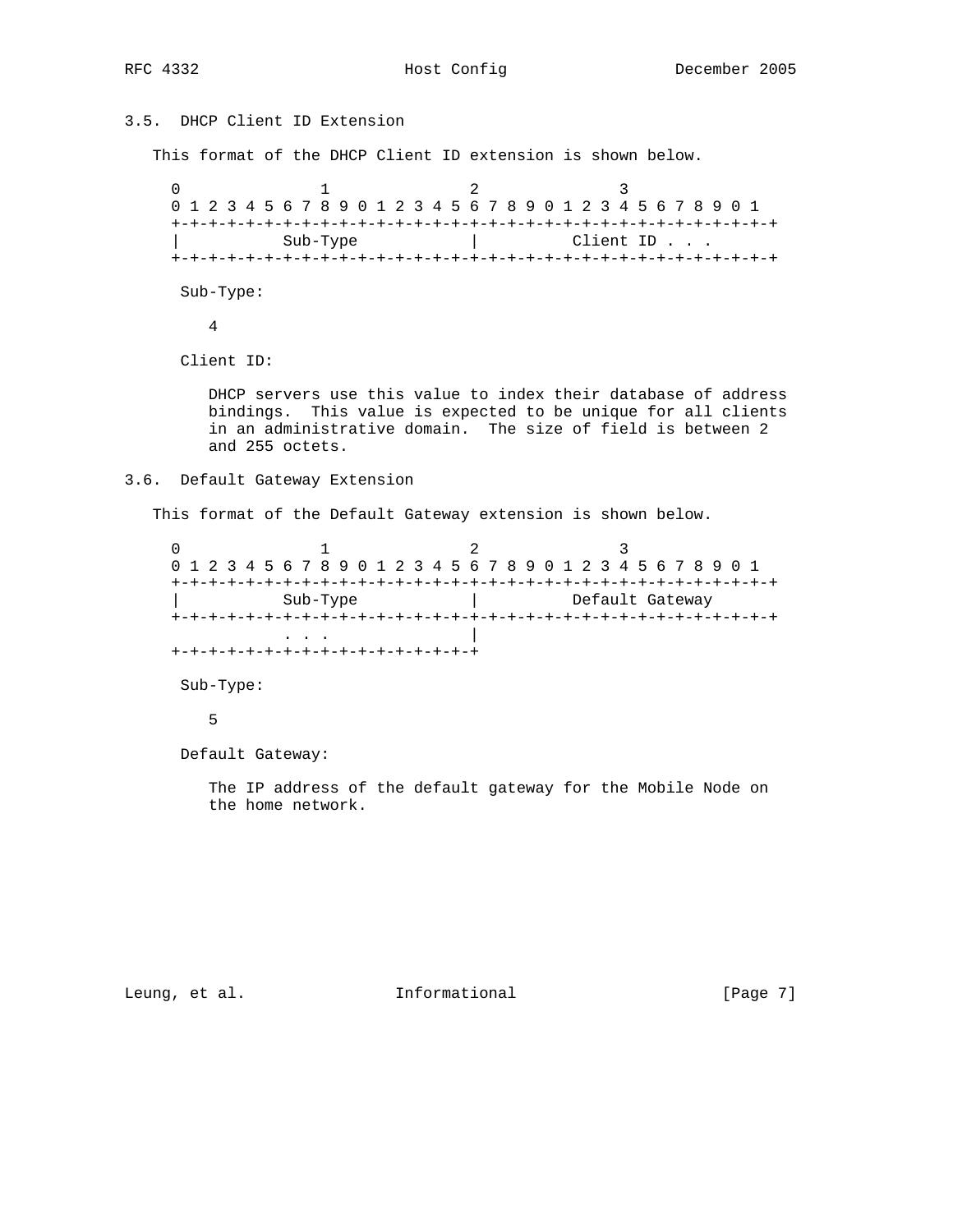## 3.7. DNS Suffix Extension

This format of the DNS Suffix extension is shown below.

 $0$  1 2 3 0 1 2 3 4 5 6 7 8 9 0 1 2 3 4 5 6 7 8 9 0 1 2 3 4 5 6 7 8 9 0 1 +-+-+-+-+-+-+-+-+-+-+-+-+-+-+-+-+-+-+-+-+-+-+-+-+-+-+-+-+-+-+-+-+ | Sub-Type | DNS Suffix . . . +-+-+-+-+-+-+-+-+-+-+-+-+-+-+-+-+-+-+-+-+-+-+-+-+-+-+-+-+-+-+-+-+

Sub-Type:

6

DNS Suffix:

 The DNS suffix to be appended to the name of Mobile Node when completing its fully qualified domain name (FQDN). The size of field is between 1 and 246 octets.

### 3.8. Configuration URL Extension

This format of the Configuration URL extension is shown below.

|          |  |  |  |  |  |  |  |  |  |  |  |  |            |  |  |  |  |  |  |  |  |  |  |  |  |  |  |  | 0 1 2 3 4 5 6 7 8 9 0 1 2 3 4 5 6 7 8 9 0 1 2 3 4 5 6 7 8 9 0 1 |  |
|----------|--|--|--|--|--|--|--|--|--|--|--|--|------------|--|--|--|--|--|--|--|--|--|--|--|--|--|--|--|-----------------------------------------------------------------|--|
|          |  |  |  |  |  |  |  |  |  |  |  |  |            |  |  |  |  |  |  |  |  |  |  |  |  |  |  |  |                                                                 |  |
| Sub-Type |  |  |  |  |  |  |  |  |  |  |  |  | URL String |  |  |  |  |  |  |  |  |  |  |  |  |  |  |  |                                                                 |  |
|          |  |  |  |  |  |  |  |  |  |  |  |  |            |  |  |  |  |  |  |  |  |  |  |  |  |  |  |  |                                                                 |  |

Sub-Type:

7

URL String:

 The Mobile Node can retrieve configuration parameters via the URL. The URL is at most 246 bytes in length.

Leung, et al. 1nformational 1999 [Page 8]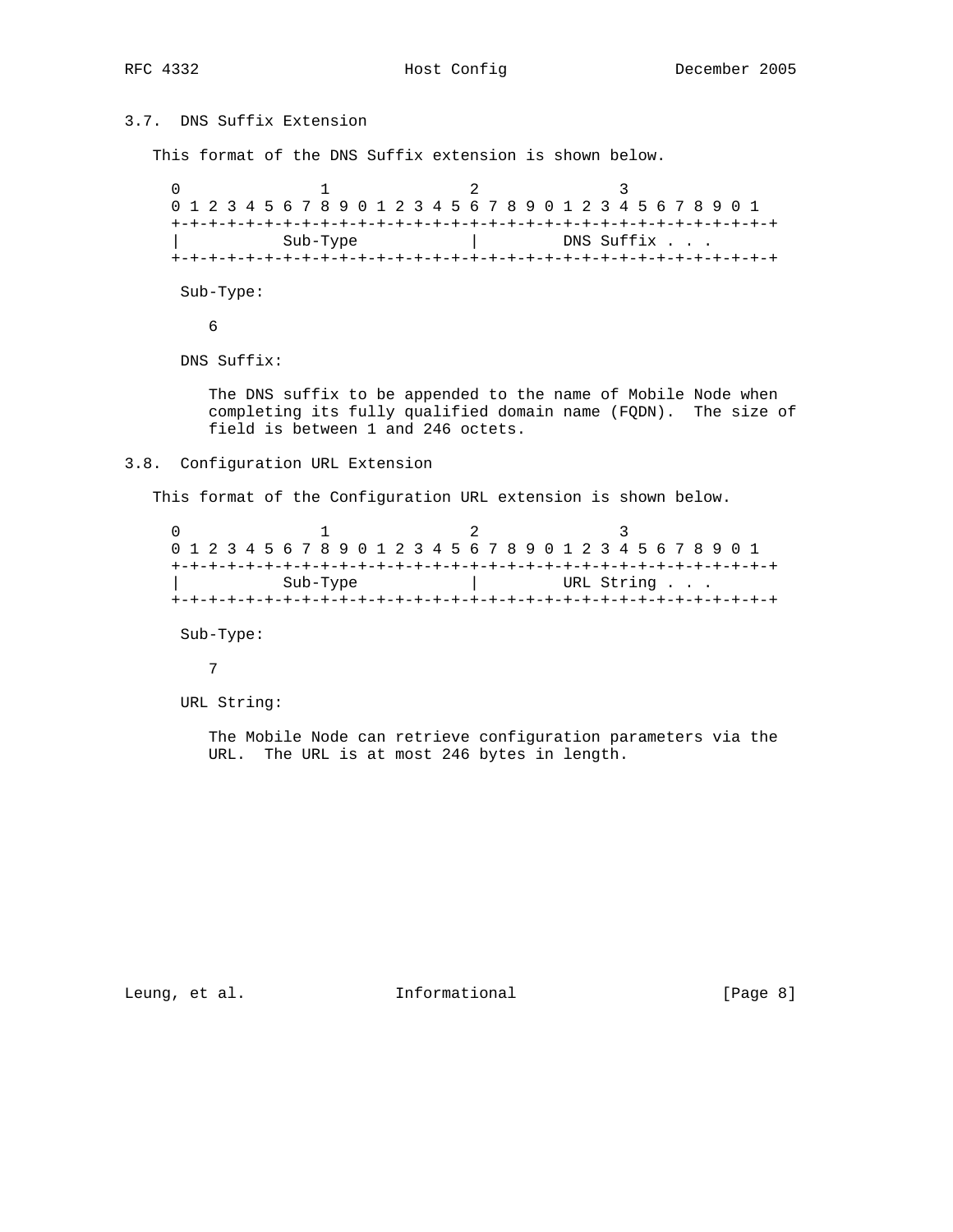4. Security Considerations

 The host configuration extensions follow the same rules for Mobile IP extensions in registration messages. See the Security Considerations section in RFC 3344.

 The Configuration URL extension may trigger the Mobile Node to download the configuration parameters from a server. The protection of the data transfer is outside the scope of this document. Possible options include encryption of data before transfer or using HTTPS.

5. Acknowledgements

 The authors would like to acknowledge Jayshree Bharatia, Kuntal Chowdhury, Avi Lior, and Lila Madour for their contributions to the work in progress titled "Mobile IPv4 Extension for Configuration Options Exchange".

- 6. Informative References
	- [RFC1332] McGregor, G., "The PPP Internet Protocol Control Protocol (IPCP)", RFC 1332, May 1992.
	- [RFC2131] Droms, R., "Dynamic Host Configuration Protocol", RFC 2131, March 1997.
	- [RFC2132] Alexander, S. and R. Droms, "DHCP Options and BOOTP Vendor Extensions", RFC 2132, March 1997.
	- [RFC3012] Perkins, C. and P. Calhoun, "Mobile IPv4 Challenge/ Response Extensions", RFC 3012, November 2000.
	- [RFC3115] Dommety, G. and K. Leung, "Mobile IP Vendor/ Organization-Specific Extensions", RFC 3115, April 2001.
	- [RFC3344] Perkins, C., "IP Mobility Support for IPv4", RFC 3344, August 2002.

Leung, et al. 1nformational 1999 [Page 9]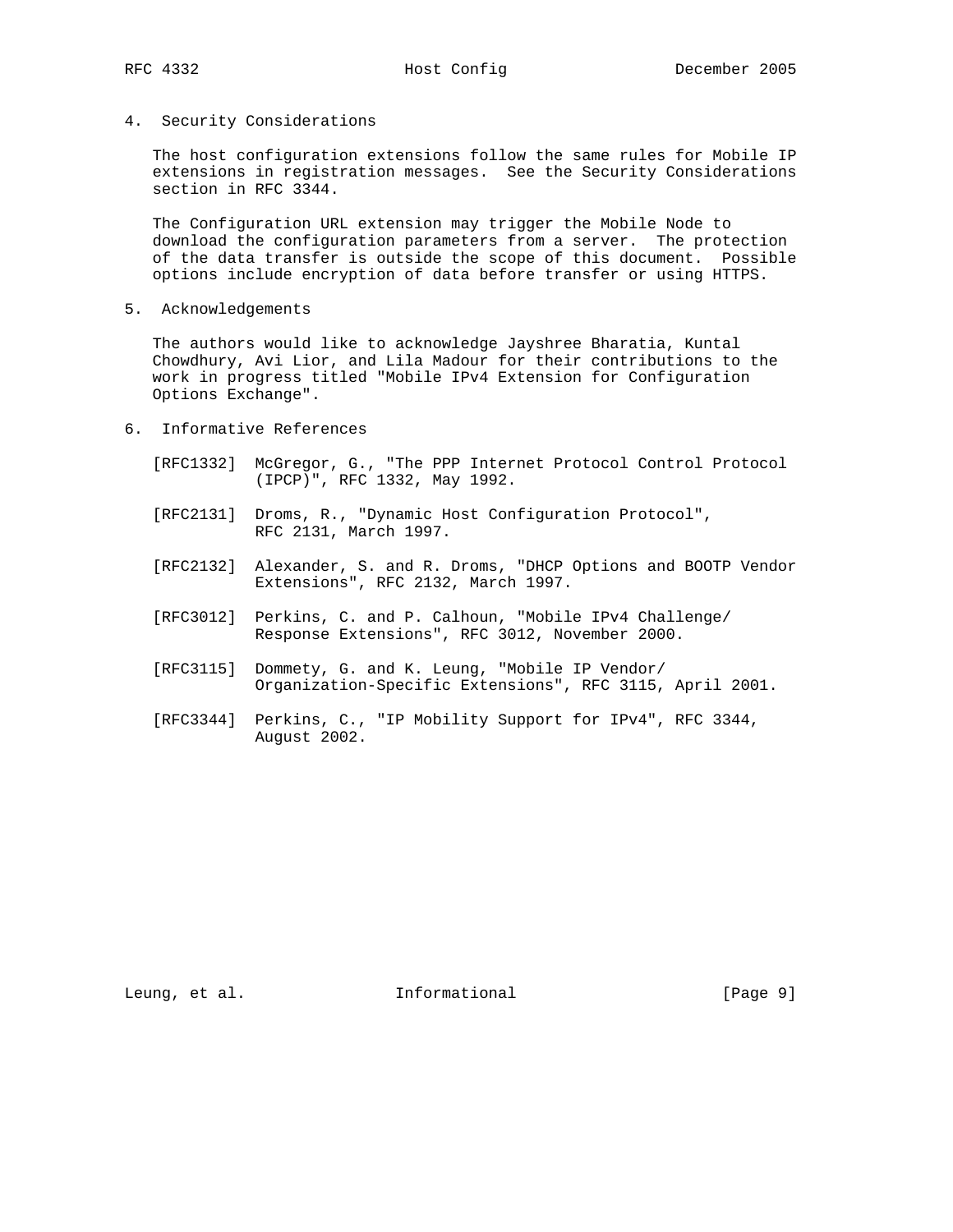Authors' Addresses Kent Leung Cisco Systems 170 W. Tasman Drive San Jose, CA 95134 US Phone: +1 408-526-5030 EMail: kleung@cisco.com Alpesh Patel Cisco Systems 170 W. Tasman Drive San Jose, CA 95134 US Phone: +1 408-853-9580 EMail: alpesh@cisco.com George Tsirtsis Flarion Technologies Bedminster One 135 Route 202/206 South Bedminster, NJ 07921 US Phone: +1 908-947-7059 EMail: g.tsirtsis@flarion.com Espen Klovning Birdstep Technology ASA Bryggegata 7 Oslo, 0250 Norway Phone: +47 95 20 26 29

EMail: espen@birdstep.com

Leung, et al. 10 Informational 10 [Page 10]